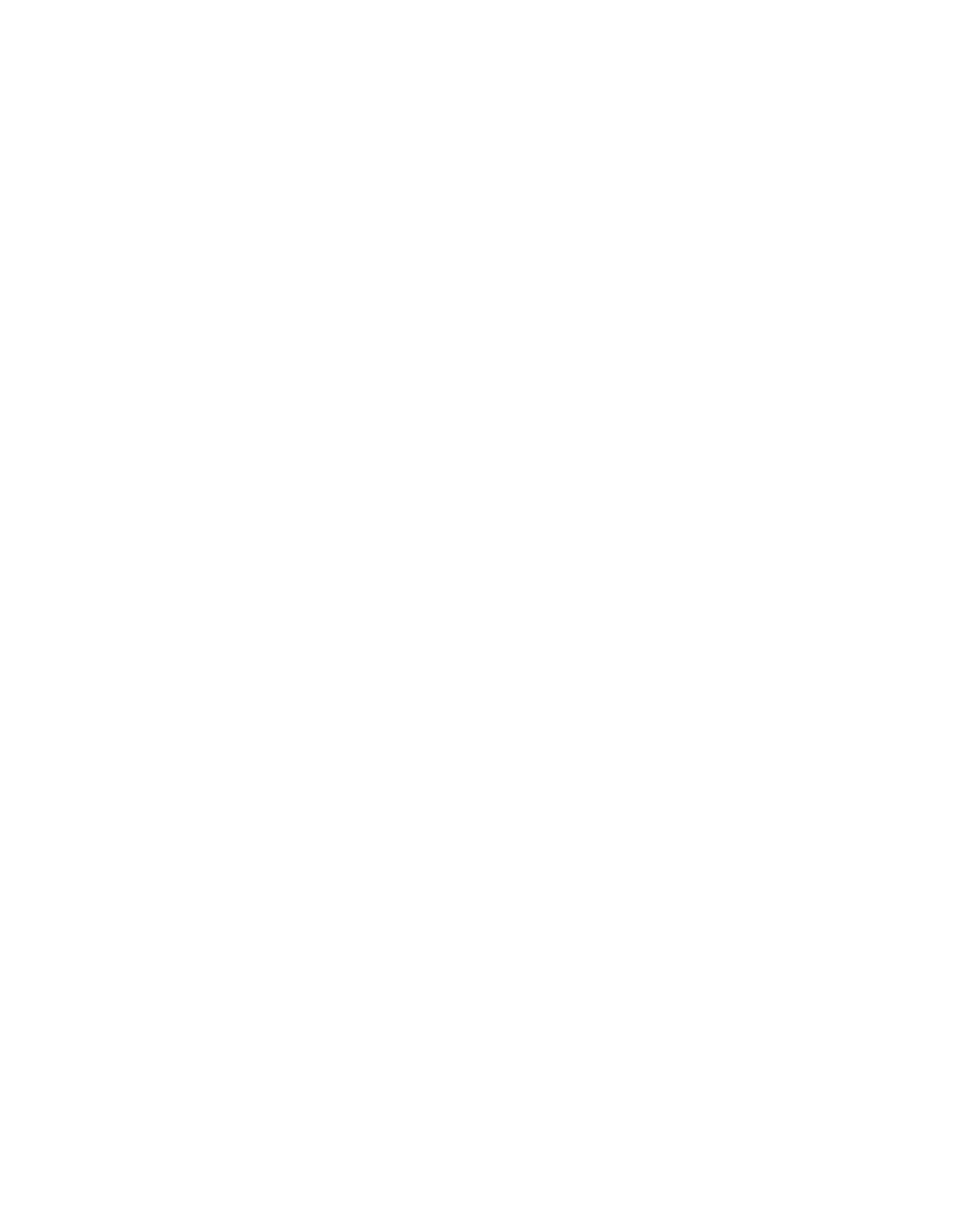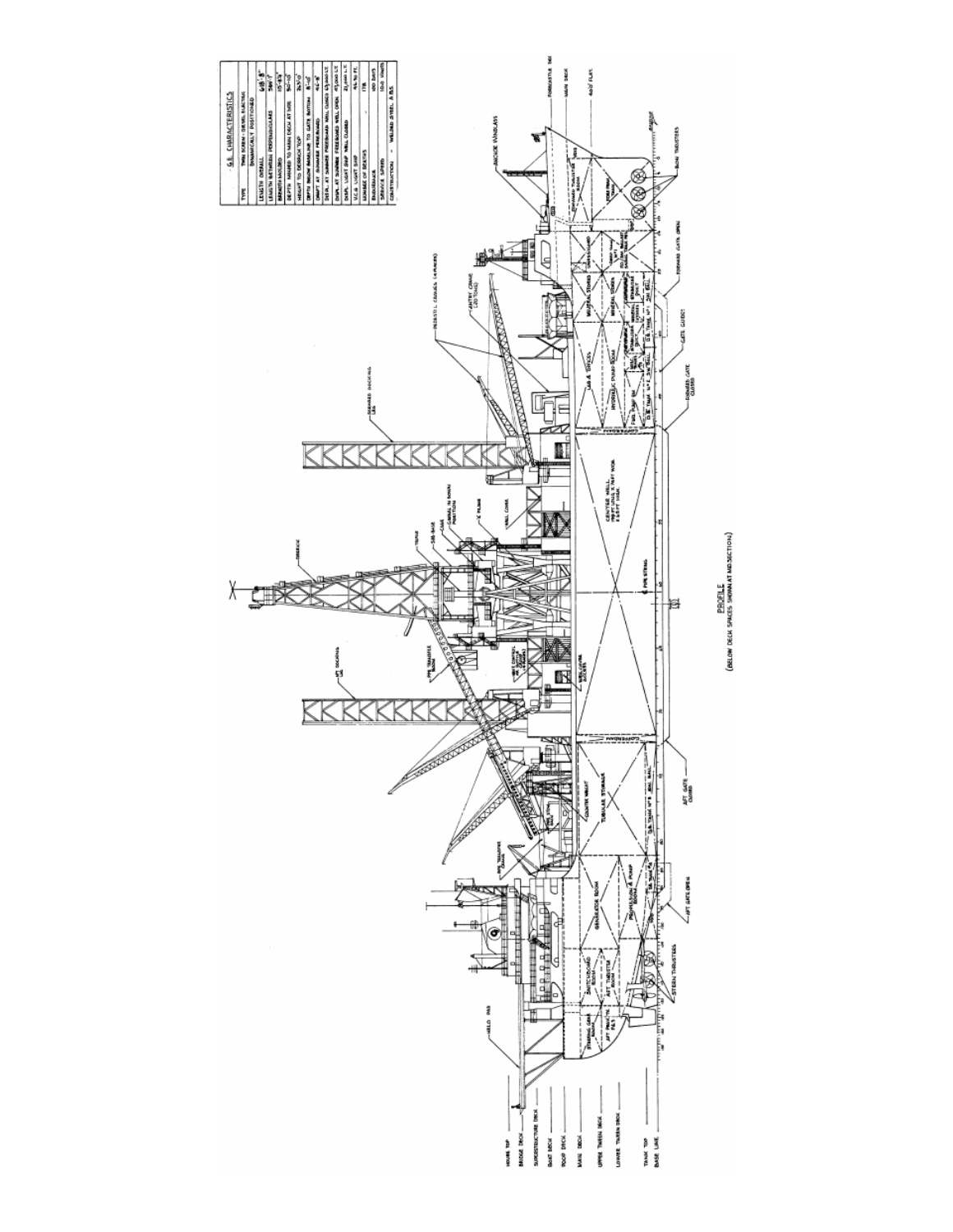#### **Introduction**

The success of the *Hughes Glomar Explorer* proves that the impossible is, indeed, possible when talented engineers with the courage to take prudent risks are provided an incentive to stretch the state-of-the-art. The objective of the *Hughes Glomar Explorer* mission, retrieve a 2,000-ton (1,814-tonne) asymmetrical object from a water depth of 17,000 feet (5,182 meters), required a design incorporating unique solutions which were well beyond the state-of-the-art in numerous engineering and scientific disciplines, particularly mechanical engineering. For this reason the *Hughes Glomar Explorer*, as a complete deep-sea recovery system, has been designated an ASME Historic Mechanical Engineering Landmark.

Grasping and raising a 2,000-ton (1,814-tonne) object in 17,000-feet (5,182-meters) of water in the central Pacific Ocean was a truly historic challenge requiring a recovery system of unprecedented size and scope. Major innovations and advances in mechanical engineering specifically required in the design of the Hughes Glomar Explorer include:

- 1. A large center well opening in the hull and a means of sealing it off so that the objective could be examined in dry conditions
- 2. A hydraulic lift system capable of hoisting a large, heavy load
- 3. A tapered heavy lift pipe string, including tool joints, designed, constructed and proof tested to exceptionally demanding standards
- 4. A "claw" with mechanically articulated fingers which used surface supplied sea water as a hydraulic fluid
- 5. A motion compensated and gimbaled work platform system that effectively isolated the suspended load from the roll, pitch and heave motions of the ship
- 6. A "docking leg" system which supported the weight and controlled the motion of the "claw" and load during the

transition from dynamic open water conditions to the shelter of the ship's center well

Much of the specialized equipment employed on the *Hughes Glomar Explorer* was conceptually derived from standard drilling industry practice. The innovative, pragmatic application and adaptation of these concepts to meet the mission's specific needs, however, is a testament to sound, creative mechanical engineering practice. The engineering design and manufacturing capabilities resulting from this project are used today by the deepwater offshore petroleum industry, particularly the use of electrical power to control sub-sea equipment.

The *Hughes Glomar Explorer* and all of its subsystems, except the "claw", were mothballed at the U.S. Navy fleet reserve center at Suisin Bay, California in 1975. The "claw' was returned to Lockheed Ocean Systems in Redwood City, California and its disposition is unknown, but reportedly it has been scrapped. In 1979 the ship was re-activated, and, ironically, contracted to recover manganese nodules in anticipation of a commercial ocean mining venture. When the venture didn't materialize the ship was re-mothballed in 1980. In 1996 GlobalSantaFe Corporation, a major U.S. drilling contractor leased the *Hughes Glomar Explorer* and converted it into a deep water drillship, re-named it the *GSF Explorer*, and currently operates it worldwide. Unfortunately, the conversion resulted in the removal and disposal of the unique equipment designed specifically for the deep water recovery mission.

# **The Mission: The Jennifer Project**

In April 1968 the Soviet Golf-II class submarine K-129 sank in the Pacific Ocean near Hawaii. After an exhaustive but unsuccessful months-long search by Soviet vessels, it was clear that only the U.S. knew its whereabouts. The U.S. government contacted Global Marine Inc. in early 1970 regarding the feasibility of salvaging the vessel. In August 1970 a subsidiary of Global Marine Inc. submitted a proposal for construction and management of a recovery system and was subsequently designated the prime contractor, system integrator, and operations manager for the entire program. Sun Shipbuilding and Drydock Co. was selected in April 1971 to construct the *Hughes Glomar Explorer* portion of the recovery system. Major contracts were also awarded to Lockheed Ocean Systems Division for development and construction of the "claw" and to Hughes Tool Co. for development and fabrication of the heavy lift pipe. The hull of the partially outfitted *Hughes Glomar Explorer* was launched in November 1972. The ship was completed in July 1973 (at a cost of over \$200 million) then mobilized via Cape Horn to the U.S. West coast, arriving in September 1973. After loading the 17,000-feet (5,182-meters) of heavy lift pipe and mating the "claw", integrated sea trials were conducted off the California coast. In May 1974 the *Hughes Glomar Explorer* was declared ready for the mission and departed for location. The salvage mission commenced in July 1974 and was completed just five weeks later.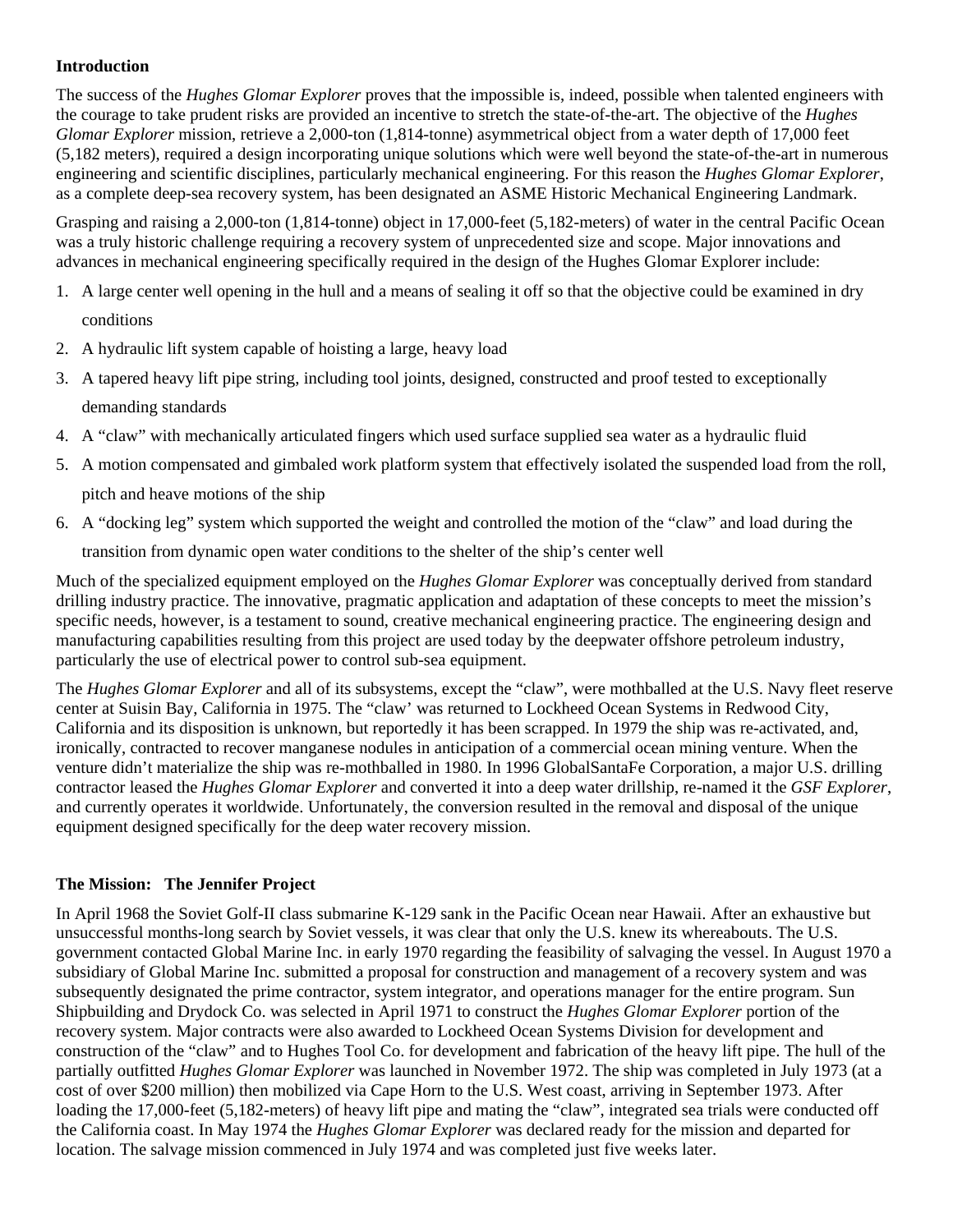# **The Cover Story: The Deep Ocean Mining Project**

Oceanographers have long known that areas of the Pacific sea floor at depths from 14,000 to 17,000 feet (4,267 to 5,182 meters) are carpeted with manganese nodules. Taking advantage of this phenomenon, the U.S. government approached Howard Hughes' Summa Corporation about using its Deep Ocean Mining Project's search for nodules as the reason for building the *Hughes Glomar Explorer*. The mission and the cover story remain shrouded in mystery to this day due to their national security implications. There is, however, no secret surrounding what is described herein regarding the specifications of the vessel and the great engineering challenges and unique solutions that are contained in her design and construction.

# **The Ship: The Hughes Glomar Explorer**

The *Hughes Glomar Explorer* was designed and built as a self-contained, integrated mechanical system consisting of three major elements: the vessel *Hughes Glomar Explorer*, the heavy-lift pipe string, and the sub-sea grapple or "claw". The specific engineering works considered most unique and representative of advances in mechanical engineering design are as follows:

- 1. Gimbaled platform which isolates the suspended load from the ship's dynamic pitch and roll. A gimbal is a pivoted ring, mounted at right angles to one or two other rings, to ensure that something, such as a ship's compass, always remains horizontal.
- 2. Hydraulic/pneumatic heave compensation system which prevents the ship's heave motion from dynamically exciting the suspended load
- 3. Hydraulic heavy-lift system to raise and lower the underwater machinery via the pipe string and attachments
- 4. Heavy-lift pipe string
- 5. Shipboard heavy-lift pipe handling system
- 6. Vessel center well and sealing system
- 7. Docking system that enabled the underwater machinery to be mated with the ship while in a dynamic seaway
- 8. Underwater work platform or "claw"
- 9. Sea Water Hydraulics and Umbilical Cables
- 10. Submersible Barge.

The following sections provide detailed descriptions of the ten major systems listed above.

# **1. Gimbaled Platform**

The gimbaled platform provides a passively stable support structure for the heavy-lift system from which the "claw" and load are suspended during operations. This structure consists of outer and inner gimbaled elements that eliminate bending stresses in the pipe string as the ship rolls and pitches in a seaway. The 40 x 40-foot (12.2 x 12.2-meter) outer gimbal ring is a box weldment fabricated from high strength steel which is vertically supported by 48-inch (122-centimeter) diameter forged, hollow shafts attached to yokes mounted on the top of the heave compensator rams. The shafts turn through triple race anti-friction bearings mounted in the fore and aft faces of the outer gimbal, thus providing the roll axis of the platform. The inner gimbal element is an "H" shaped weldment which is connected to the outer gimbal element by two 48-inch (122-centimeter) diameter pins extending from its sides through similar bearings mounted in the port and starboard faces of the outer gimbal element, thus providing the pitch axis of the platform.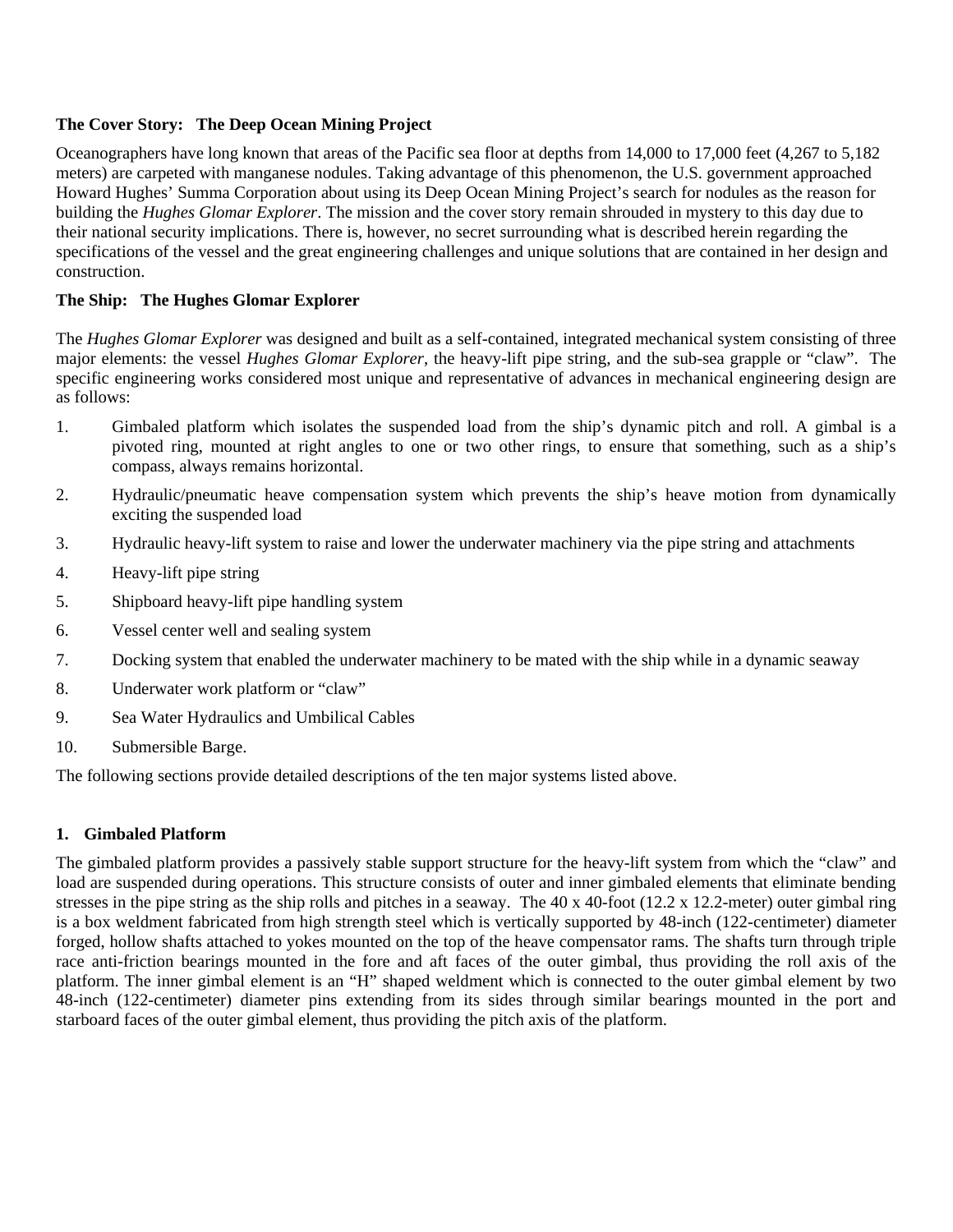The four gimbal bearings, each with a capacity of 5,000 tons (4,535 tonnes), are unique in size and design. The bearings consist of three races enclosing two sets of rollers. The 48-inch (122-centimeter) bore inner race accepts the gimbal's

structural pins. The outer race has an 8-foot (2.4 meter) outside diameter. An inner, double set of straight rollers and an outer double set of barrel rollers are separated by a middle race. The middle race is continuously rotated by an electric motor, and run at a speed sufficient to prevent any of the rollers from actually changing direction as the ship rolls and pitches in a seaway. The bearings are selfaligning to allow for structural deflections and construction tolerances.

The inner gimbal, which is independent of ship roll, pitch, and heave motions, is the heart of the stable platform concept. The gimbaled platform is capable of accommodating ship motions of  $+/- 8.5$  degree roll, +/- 5 degree pitch and 15-feet (4.6-meters) of heave. The upper pair of heavy-lift cylinders is mounted directly on top of the inner gimbal. The 20-foot (6.1-meter) high rig floor substructure is also **GIMBAL PLATFORM BEING LOWERED** attached to the top of the inner gimbal and serves as **DURING INSTALLATION** the upper working deck for pipe handling operations.



The lower pair of heavy-lift cylinders is welded to the underside of the inner gimbal. A strengthened foundation with a seating surface for a pipe tool joint is also provided at this level. This "parking brake" is used to take the load off the heavy-lift system for maintenance or during severe weather. A 10,000-ton (9,070-tonne) thrust bearing installed below the inner gimbal is used to rotate and align the axis of the "claw" with the docking legs during docking.

#### **2. Heave Compensator System**

The heave compensator system is installed between the gimbaled platform and the ship's structure. Its function is to

minimize the dynamic axial stresses in the heavy-lift pipe string by allowing a controlled amount of relative motion between the gimbaled platform and the ship. The system's spring rate (rate at which it responds to movement of the ship) can be adjusted to the specific dynamic environment resulting from wave forces, ship motion characteristics, platform motion, suspended loads, and length of the pipe string.

The passive, hydraulic/pneumatic heave compensation system consists of two 65-inch diameter upward stroking rams mounted on the centerline of the ship on two large structures that span the center-well. The outer gimbaled platform is supported on top of the two rams. The design range for vertical motion is  $+/- 7.5$ feet (2.3 meters), and the system's maximum load capacity is 10,000 tons (9,070 tonnes). The system air pressure is adjusted to match the load on the gimbaled platform at mid-stroke, while the number of air bottles placed on line controls the effective spring rate of the system.



**HEAVE COMPENSATOR SYSTEM**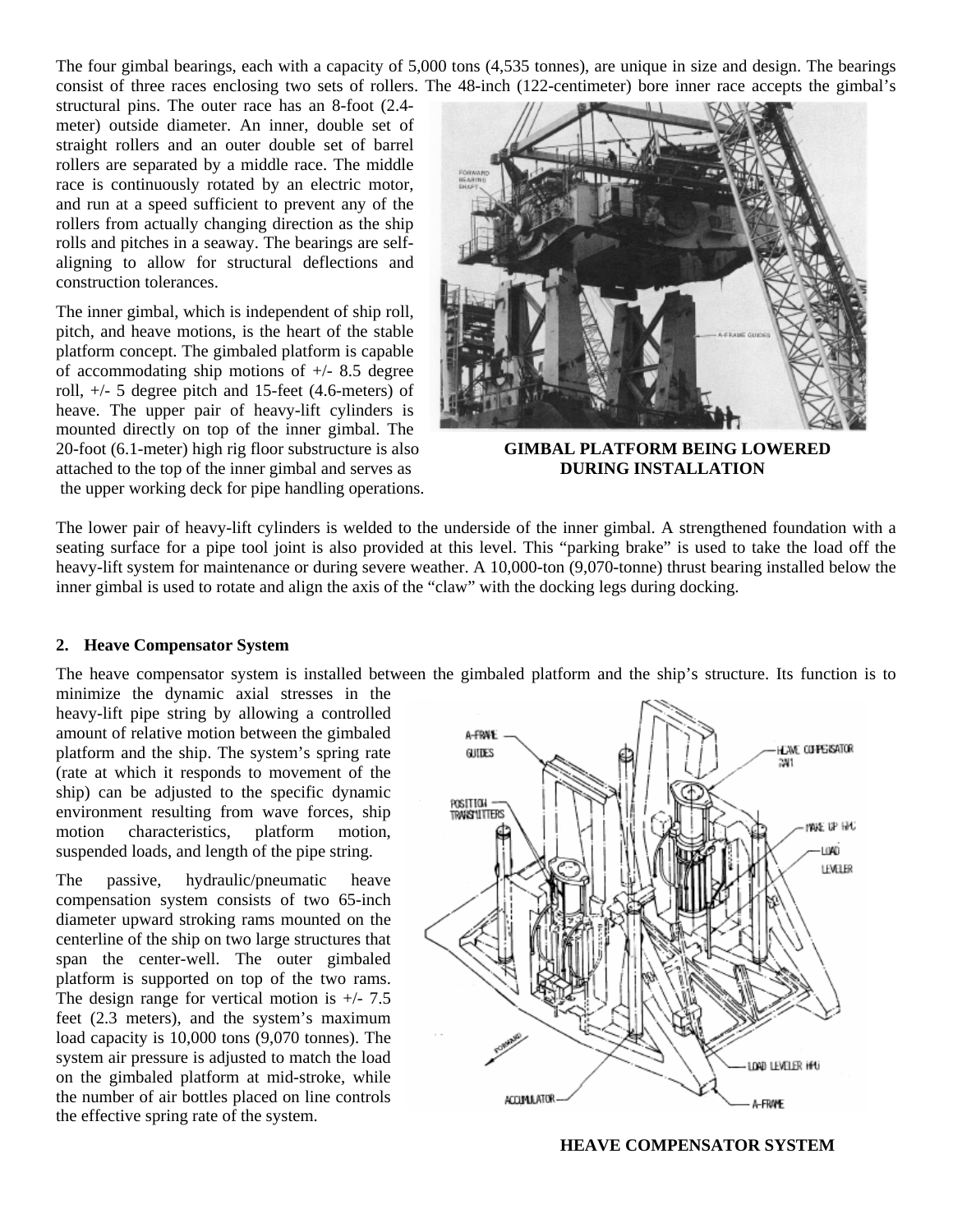A 36-inch (91-centimeter) rubber and steel flex joint installed on the bottom of each ram cylinder isolates the rams from structural deflections and construction tolerances. The rams are fitted with a patented internal hydraulic "snubber" to protect the system in the event of a rapid over-travel during their stroke.

#### **3. Hydraulic Heavy-lift System**

The 7,000-ton (6,350-tonne) capacity hoisting system is the nucleus of the *Hughes Glomar Explorer's* ability to lower and raise heavy loads to and from the seafloor. The lift system utilizes two pairs of 60-inch (152-centimeter) internal diameter hydraulic cylinders with a 15-foot (4.6 meter) nominal stroke mounted on the inner gimbaled platform. The rod ends of the cylinders point downward and each pair is connected with heavy steel yokes which support the pipe string at its tool joints which are spaced every 30 feet (9.1 meters). The cylinders are arranged with one pair 45-feet (13.2-meters) above the other and rotated 90 degrees so that the upper yoke can move between the cylinders of the lower pair. During **SECTION THROUGH HEAVY LIFT** operation the upper and lower cylinder pairs **(LOOKING FORE/AFT)**



alternately pick up and release the load in a continuous,

automated hand-to-hand sequence. The system is designed for a constant lifting/lowering speed of 18-feet (5.5-meters) per minute, although actual operations were carried out at a lesser rate.

The structural yokes connecting each pair of cylinder rods have a clear opening through their centers that can pass the heavy-lift pipe tool joint. Each yoke has two sliding mechanisms that hydraulically move into place under the tool joint's flat shoulder to assume the 7,000-ton (6,350-tonne) load. The upper yoke also contains a device that can apply 500,000-ftlbs (677,900-newton-meters) of make up torque to the tool joints and exert up to one million-ft-lbs (1,356,000-newtonmeters) of breakout torque if needed.

# **4. Heavy-lift Pipe String**

The 17,000-foot (5,182-meter) forged steel heavy-lift pipe string is comprised of 570 joints, each one being 30-feet (9.1 meters) long. The pipe material and the manufacturing process are derived from the military specification for large bore naval and shore battery gun barrels. The pipe sections are hammer forged with large upsets on each end to accommodate the machining of integral tool joints.

Physical scale model tests of various thread configurations resulted in the selection of a modified buttress thread with a steep taper. All finished pipe joints were proof tested to approximately 88 percent of the material's minimum yield strength in a specially constructed machine capable of 24,000,000 pounds (10,884,000-kilos) of tensile pull.

To minimize the wet weight of the pipe string yet meet the strength requirements, six pipe body outer diameters are used ranging in size from 15.5 to 12.75 inches (39.4 to 32.4 centimeters). Although all pipe sections have a constant 6-inch (15.2- centimeter) bore, there are three tool joint diameters ranging from 28 to 25.5 inches (71.1 to 64.8 centimeters). Each box end tool joint has a flat support shoulder that rests on the heavy-lift yokes during operation. Both the pin and box tool joints have nine machined slots around their diameter to accommodate the make-up/break-out torquing device on the upper lifting yoke. Normally, the pipe is stored, handled, made up, and broken down from the string in 60-foot (18.3 meter) long double sections, ranging in weight from 12 to 20 tons (10.9 to 18.1 tonnes). The finished, dry weight of the pipe string is approximately 4,000 tons (3,628 tonnes) and the pay-load capacity at the end of the fully deployed 17,000 foot (5,182-meter) string is approximately 4,250 tons (3,855 tonnes).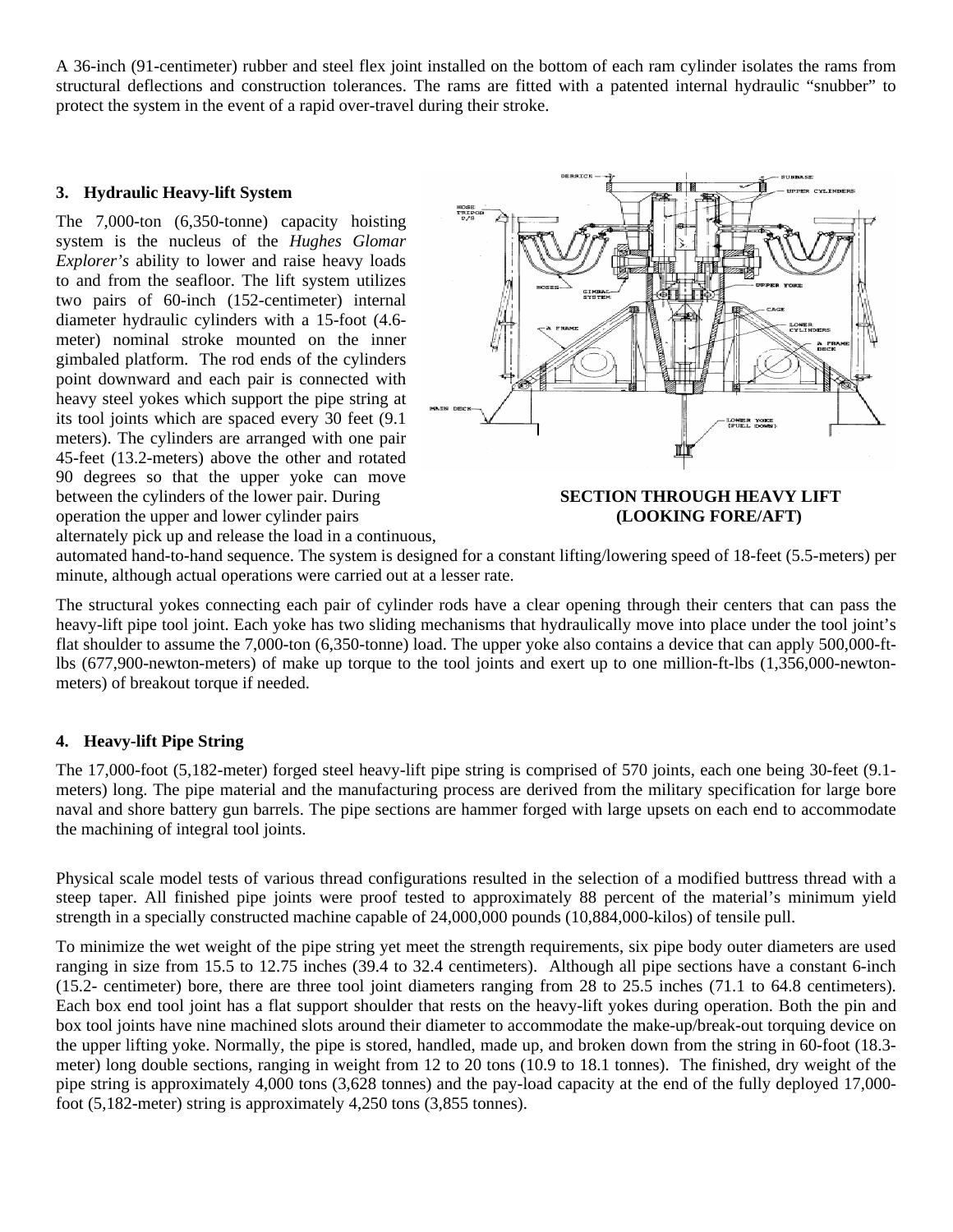

**HEAVY-LIFT PIPE TOOL JOINT MANUFACTURED BY HUGHES TOOL COMPANY** 

#### **5. Heavy-lift Pipe Handling System**

The 18-foot (5.5-meter) per minute raising/lowering speed of the heavy lift system dictates that a 60-foot (18.3-meter) long pipe section be inserted (or removed) every 3.3 minutes. The handling procedure includes retrieving a 12 to 20-ton

(10.9 to 18.1-tonne) pipe section from a horizontal position in the storage hold below deck, transporting it to the rig floor located over 100-feet (30.5-meters) above the deck, raising it to a vertical position, and stabbing it into an upward facing box connection which is continuously being lowered by the heavy-lift system. This operation must be carried out while the ship is rolling and pitching in a seaway.

The Pipe Handling System is comprised of six distinct machines:

Two manually operated **bridge cranes** in the storage hold retrieve a 60-foot (18.3-meter) section of pipe from a bin, lift it to the top of the hold, and transport it transversely to a centerline elevator. Telescoping guide tubes are fitted around the hoisting blocks so that the two pipe grapples are made rigid, even at their maximum 35-foot (10.7-meter) vertical extension. The **centerline elevator** utilizes two hydraulic cylinders to raise the pipe through a hatch in the main deck into position for pick up by the transfer crane.

The **transfer crane** has a grapple device at the end of its boom which grasps the pipe around its center tool joint, picks it up from the elevator, and transports it to starboard where it places it on the pipe transfer cart. **PIPE HANDLING SYSTEM** 

Despite the motion of the ship the pipe is always under rigid hydraulic control.

The **pipe transfer cart**, which rides on rails atop the transfer boom, carries the pipe from the deck to the gimbaled rig floor. The transfer cart is pulled along the boom by a hydraulically driven winch.

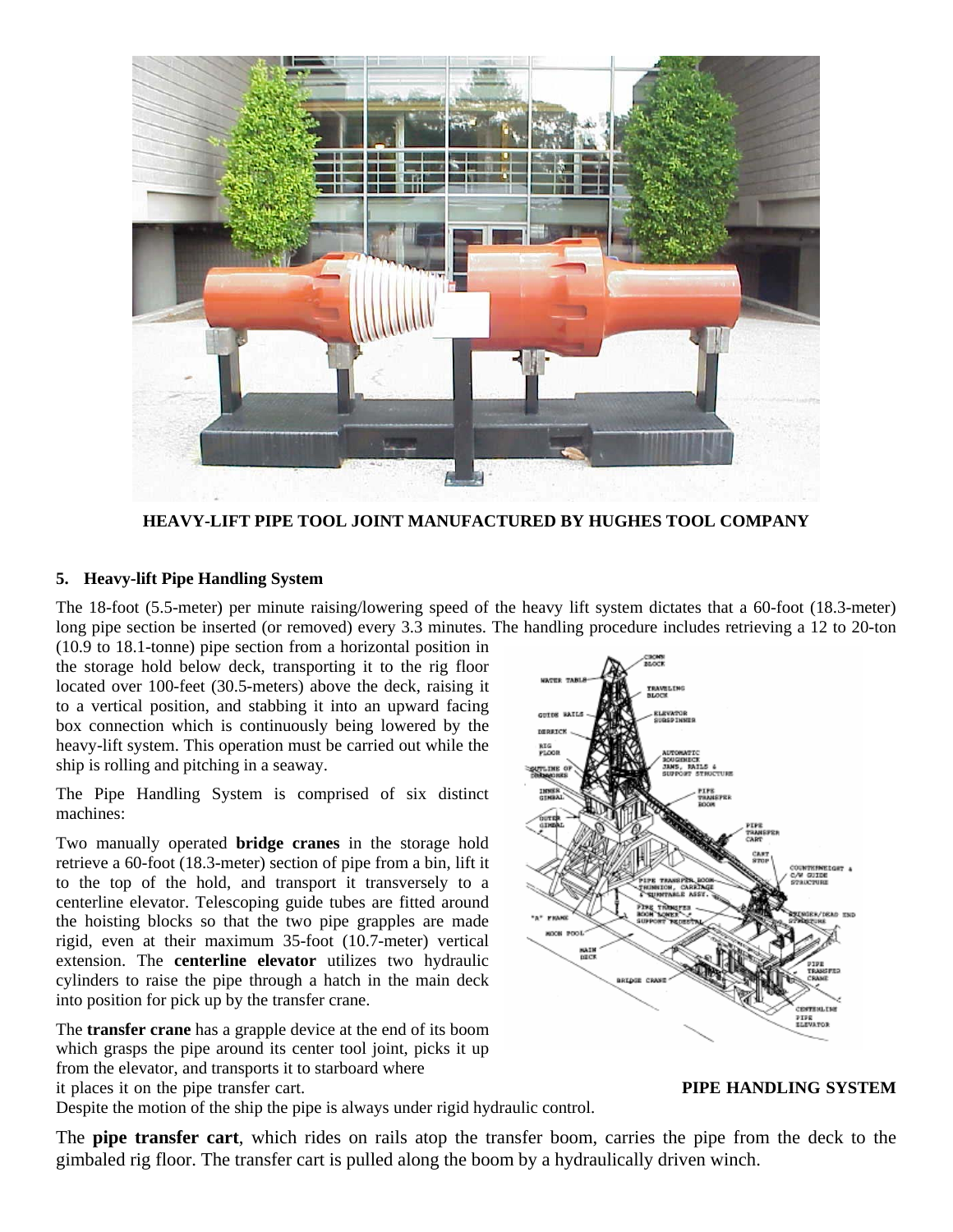When the pipe section arrives at the rig floor its top (box) end is directly in line with the center of the lift system and between two, upward curving, "banana-shaped" guide rails. The guide rails hold the lifting and stabbing guide which positions the **automatic roughneck**. The **elevator/sub-spinner,** which is attached to the traveling block bails, is clamped around the pipe. A stabbing guide mechanism firmly controls the lower end of the pipe as the upper end is raised into the derrick by the elevator/sub-spinner. The automatic roughneck controls the lower end of the pipe and guides it into vertical alignment with the heavy-lift pipe already in the system. The elevator/sub-spinner spins the pipe as it is lowered to engage the threads of the downward moving tool joint box and then applies approximately 50,000-ft-lbs (67,790-newton-meters) of torque to the tool joint.

#### **6. Docking Well**

The size of the object to be raised determined that the ship must have a dry center-well 199-feet (60.7-meters) long and 74- feet (22.6-meters) wide with a 65-foot (19.8-meter) clear vertical height. The center well is closed from the sea by two gates that roll longitudinally, one forward and one aft, in gate guide rails built onto the bottom of the ship's hull. The two gates are 9-foot (2.7-meter) deep barge-like pontoons with wheels along their sides and a two-compound rubber sealing gasket on the topside where the gates overlap the ship's hull. Regulating the air volume in each gate's free flooding (open bottom) compartments allows their buoyancy to be controlled. When the gates are closed and made positively buoyant, the perimeter gasket seals against the ship's hull and high volume pumps remove water from the center-well. When the hydrostatic pressure differential between outside and inside reaches a few feet the gates are adequately sealed and held in position.

To open the gates, the well is flooded with seawater to equalize the pressure and the floodable gate compartments are flooded. The gates become negatively buoyant and sink several inches until their steel wheels contact the gate guide rails. The gates can then be powered open (or closed) by a rack and pinion arrangement. Once in the fully open position the gate ballast tanks are blown down, become positively buoyant, and hold their position against the hull.

#### **7. Docking System**

The docking system is an innovative solution to one of the most vexing problems facing the mission – how to stabilize a 4,000-ton (3,628-tonne) load which is suspended from a single point in a dynamic seaway environment and then hoist it into the narrow confines of the ship's center-well. Furthermore, when the load is transferred to or from the pipe string and heavy lift system, the "claw" must be supported by some other structure. The solution was to provide two semi-rigid structural arms or "docking legs" that could support the weight and also reach below the ship's hull to guide the "claw" and payload as it is hoisted into the center-well.

The docking legs are modified sections of jackup drilling rig legs with continuous racks on two of the three vertical members. The electric driven, rack and pinion elevating system and integral guide structure are also standard modular design. The upper portion of the leg is made up of simple triangular trusses. The flat lower section incorporates a "keyhole" that engages a 48-inch (122-centimeter) diameter "docking pin" located on each end of the "claw". A second structural pin on the "claw", located about 10 feet (3 meters) directly below the main support pin, engages a second slot on the leg and serves to resist the torque from asymmetrical loads on the "claw". Once seated in the supporting keyhole, the "claw" can be shifted laterally about 8 feet (2.4 meters) to accommodate the asymmetrical dimensions of the load being raised into the ship.

The legs are raised and lowered by standard jack-up electric elevating units. When docking/undocking, two hydraulic tilt cylinders on each support truss are actuated to allow the legs to tilt up to 7 degrees fore and aft. The hydraulic system incorporates a pneumatic/hydraulic circuit that allows for the gradual dampening of relative surge and pitch motions as the ship and the "claw" respond differently to the wave forces. The submerged claw acts as a massive damper, significantly reducing the ship's roll motion. Once the bridle connecting the "claw" to the heavy-lift pipe is attached and the weight transferred to the heavy-lift system, the load is raised from the leg's keyhole slots, the legs are fully tilted to clear the pins, and the claw is lowered to the sea bed using the hydraulic heavy-lift system.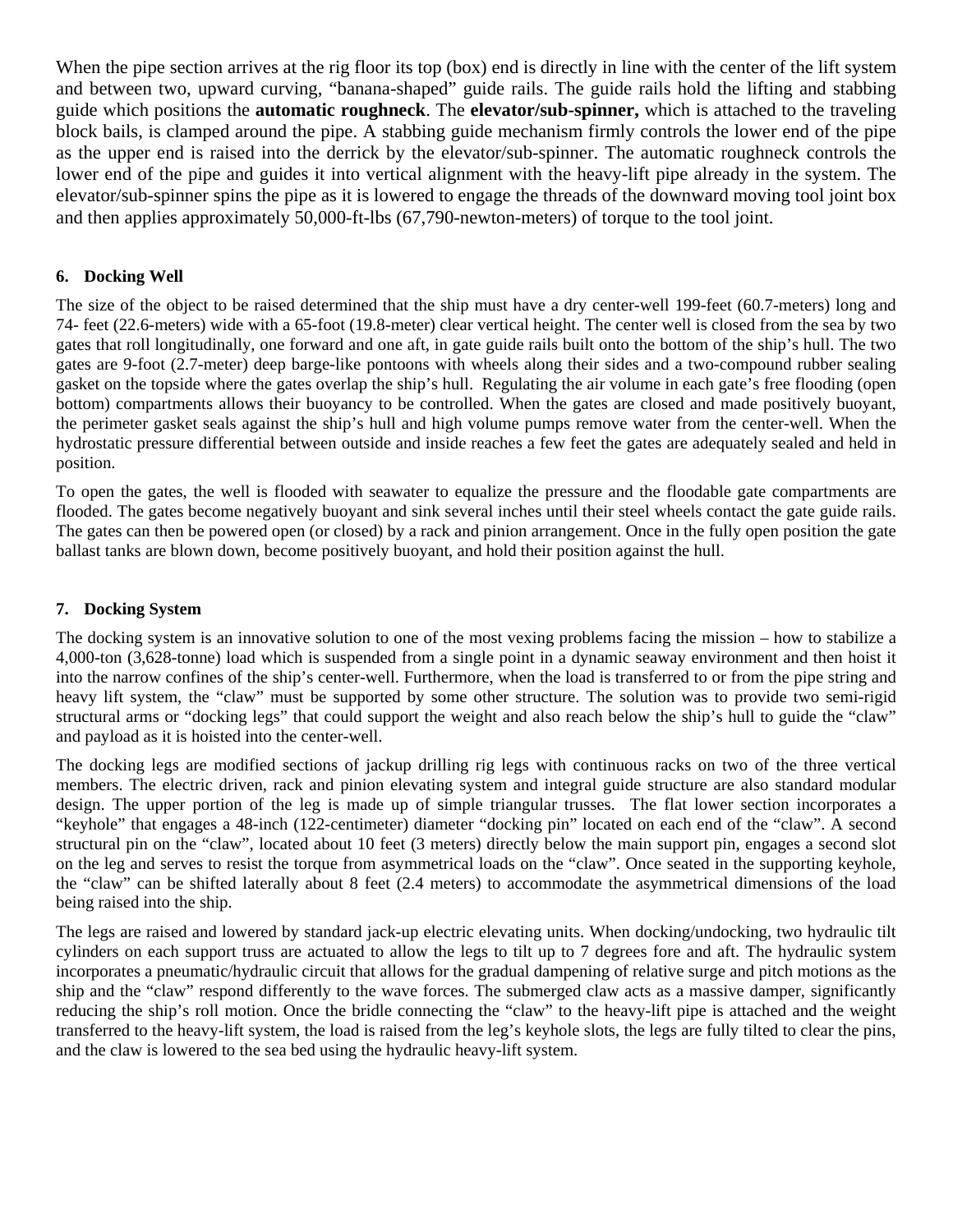





**DOCKING LEG SYSTEM DOCKING LEG SYSTEM** 

#### **8. Underwater Work Platform or "Claw"**

The structural spine of the Underwater Work Platform, or "claw", is a deep box girder which, when fully outfitted, weighs approximately 2,000 tons (1,814 tones). It is supported by a three-point, hinged bridle when suspended from the pipe string. During docking/undocking operations, 48-inch (122-centimeter) diameter "docking pins" support the "claw" at the ends. Multiple hydraulically operated, articulated fingers are attached to the underside of the box girder. The welded beam fingers, some of which are over 30 feet (9.1 meters) long with multiple articulated joints, are fabricated from high strength steel plate, 1 to 2 inches (2.53 to 5.08 centimeters) thick. Large bore hydraulic cylinders, using seawater as a hydraulic fluid, actuate the fingers. Four low pressure, vertically telescoping legs are installed at the corners. After the fingers are closed around the object, these legs are actuated with seawater to exert an additional 2,000-ton (1,814-tonne) force against the seabed to overcome the soil's embedment restraint on the object.

Eight hydraulically driven, fixed azimuth propeller thrusters are located on top of and at the extremities of the "claw". A hydraulic motor, specially modified with dry film lubricant to operate on seawater pressure, drives the 5-foot (1.5-meter) diameter propellers. During near bottom operations a sub-sea acoustic positioning system commands the thrusters to position the "claw" over the desired spot on the seafloor, irrespective of the position of the ship three miles (4.8 kilometers) above. The ship's positioning system then senses the bias in the "claw" positioning system and commands the ship's thrusters to position the ship directly over the "claw".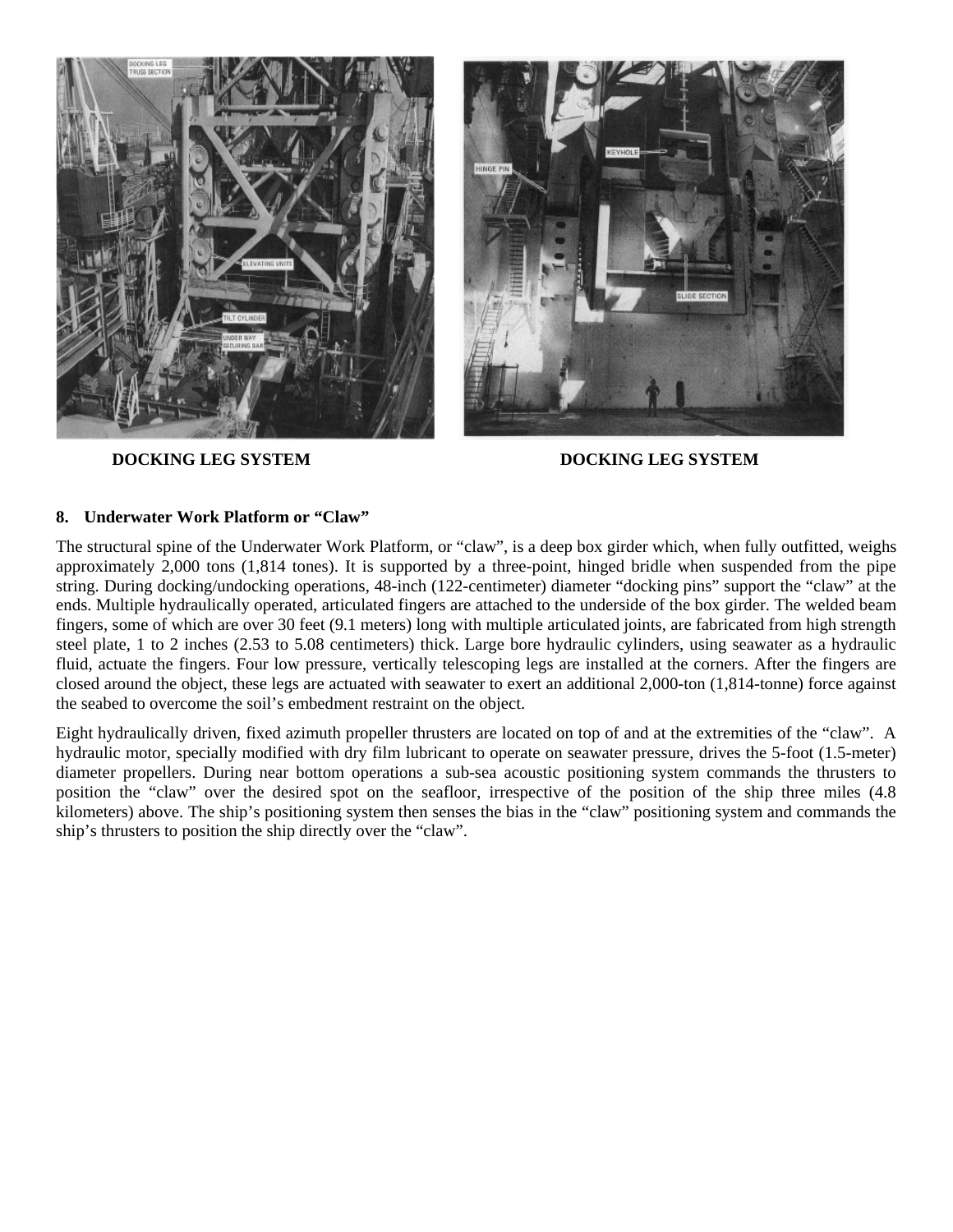

#### **SUBSEA EQUIPMENT LOWERED TO RELEASE DEPTH**

#### **9. Sea Water Hydraulics and Umbilical Cables**

Pressurized seawater is supplied to the "claw" via the 6-inch (15.2-centimeter) bore of the heavy-lift pipe string. The pressure is generated from the ship's two 1,600-HP oilfield mud pumps. Electric power and control wiring is provided from the surface to the "claw" via two 18,000-foot (5.5-kilometer) waterproof cables. Each cable has the capacity to transmit 75 kW of power.

#### **10. Submersible Barge**

The "claw" was transported fully outfitted from the shipyard to the *Hughes Glomar Explorer* on a large submersible barge, the HMB-1 (see picture below). This barge has a retractable cover to conceal its contents. The barge was submerged to the shallow seabed prior to the ship being positioned over it so that the claw could be lifted into the centerwell by the docking legs. The barge has since been used to transport the "Sea Shadow" stealth ship for sea trials.

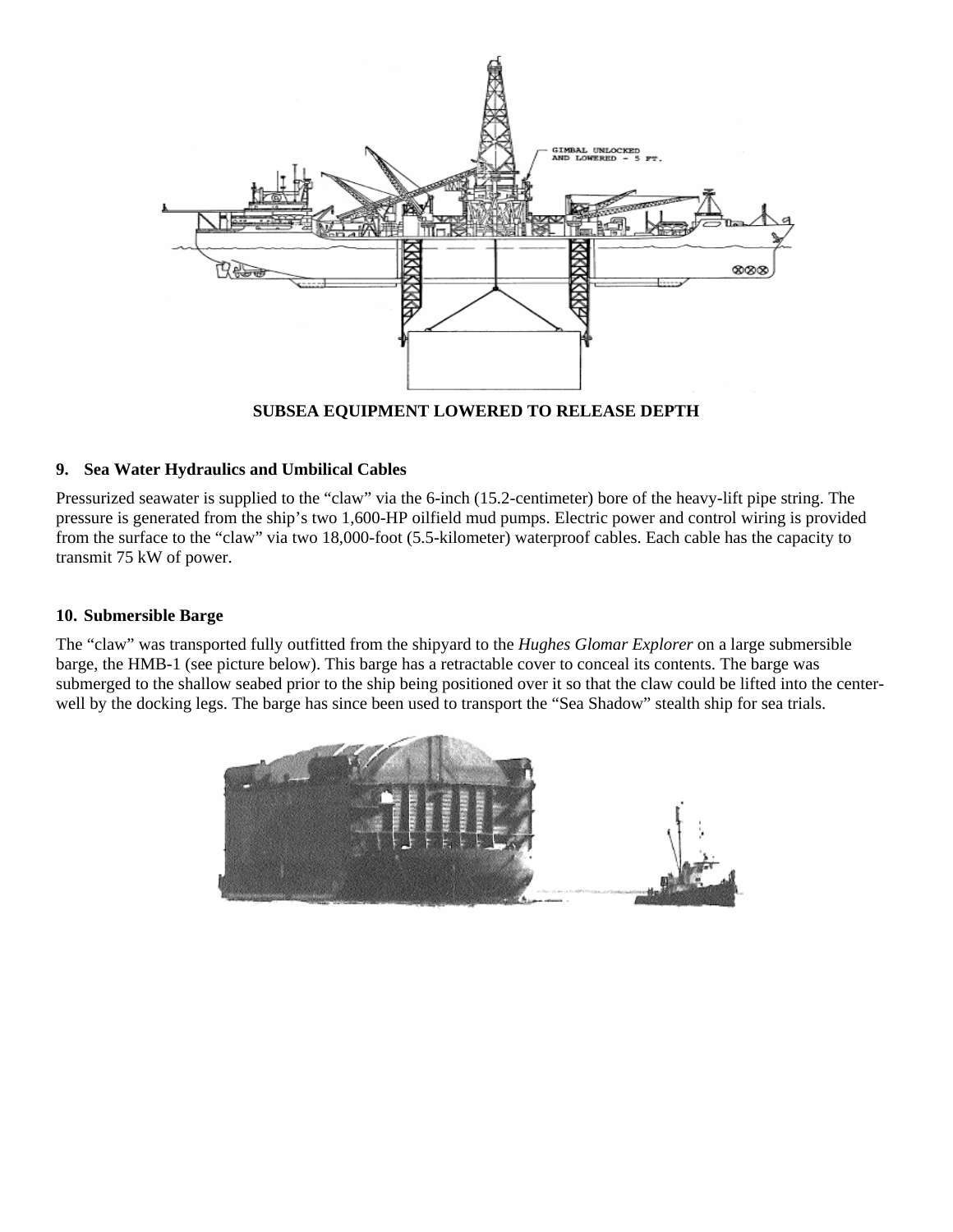### *Participants*

Due to this project's large scope and complexity it is impossible, and perhaps unfair, to identify individual engineers as responsible for the many integrated elements of the *Hughes Glomar Explorer* program. Suffice to say it was literally a cast of hundreds, primarily mechanical engineers, many of them ASME members, who contributed their own expertise. It is appropriate, however, to name the major corporations that participated and their area of involvement.

**Global Marine Development Inc**. – prime contractor, systems integrator, operations manager, vessel designer and marine operator.

**Lockheed Ocean Systems Division** – development, construction, and operation of the sub-sea machinery including the submersible barge.

**Hughes Tool Company** – design, development, fabrication, and testing of the heavy-lift pipe string. Summa Corporation, a subsidiary of Hughes Tool Company, was the surrogate "client" who provided the cover story of a commercial deep-sea manganese mining venture.

**Western Gear Corporation, Heavy Machinery Division** – development, construction, testing, and at-sea operation of the heavy lift and heave compensating systems.

**Honeywell Ocean Systems** – development, construction, installation, and operation of long and short base line acoustic positioning systems.

**Sun Shipbuilding & Drydock Corporation** – detailed design and construction of Hughes Glomar Explorer vessel.

**American Bureau of Shipping** – commercial agency responsible for certifying the ship and its systems meet the applicable rules for classification as Maltese Cross A1 – E.

**General Electric Corporation** – development and provision of the vessel's electrical components including a first-of-itskind 4160 volt distribution system and the first marine application of SCR variable speed drives.

**Battelle Memorial Institute –** proof testing of each section of the heavy-lift pipe with 12,000 ton (10,884 tonnes) tensile pull machine

**Marathon-LeTourneau –** fabrication of docking legs and jacking motors

The significant involvement of many other companies not listed above who contributed to the success of this project is recognized.

The following references are provided for visitors who are interested in reading more about the *Hughes Glomar Explorer* and the Jennifer Project. GlobalSantaFe, however, assumes no responsibility for the accuracy of any of the material.

Annonymous. Glomar Explorer's Many Technical Innovations. 1976. *Ocean Industry.* December 1976: 67-73.

Burleson, Clyde W. The Jennifer Project. 1977. College Station: Texas A&M University Press.

Craven, John P. 2001. The Silent War. New York: Simon and Schuster.

Dunham, Roger C. 1996. Spy Sub. Annapolis: Naval Institute Press.

McNary, J.F., Person, A., and Ozudogru, Y.H. 1977. A 7,500-Ton-Capacity, Shipboard, Completely Gimbaled and Heave-Compensated Platform. *Journal of Petroleum Technology* April 1977: 439-448.

Sewell, Kenneth. 2005. Red Star Rogue. New York: Simon and Schuster.

Sontag, Sherry and Drew, Christopher. 1998. Blind Man's Bluff. New York: Public Affairs.

Varner, Roy and Collier, Wayne. 1978. A Matter of Risk. New York: Random House, Inc.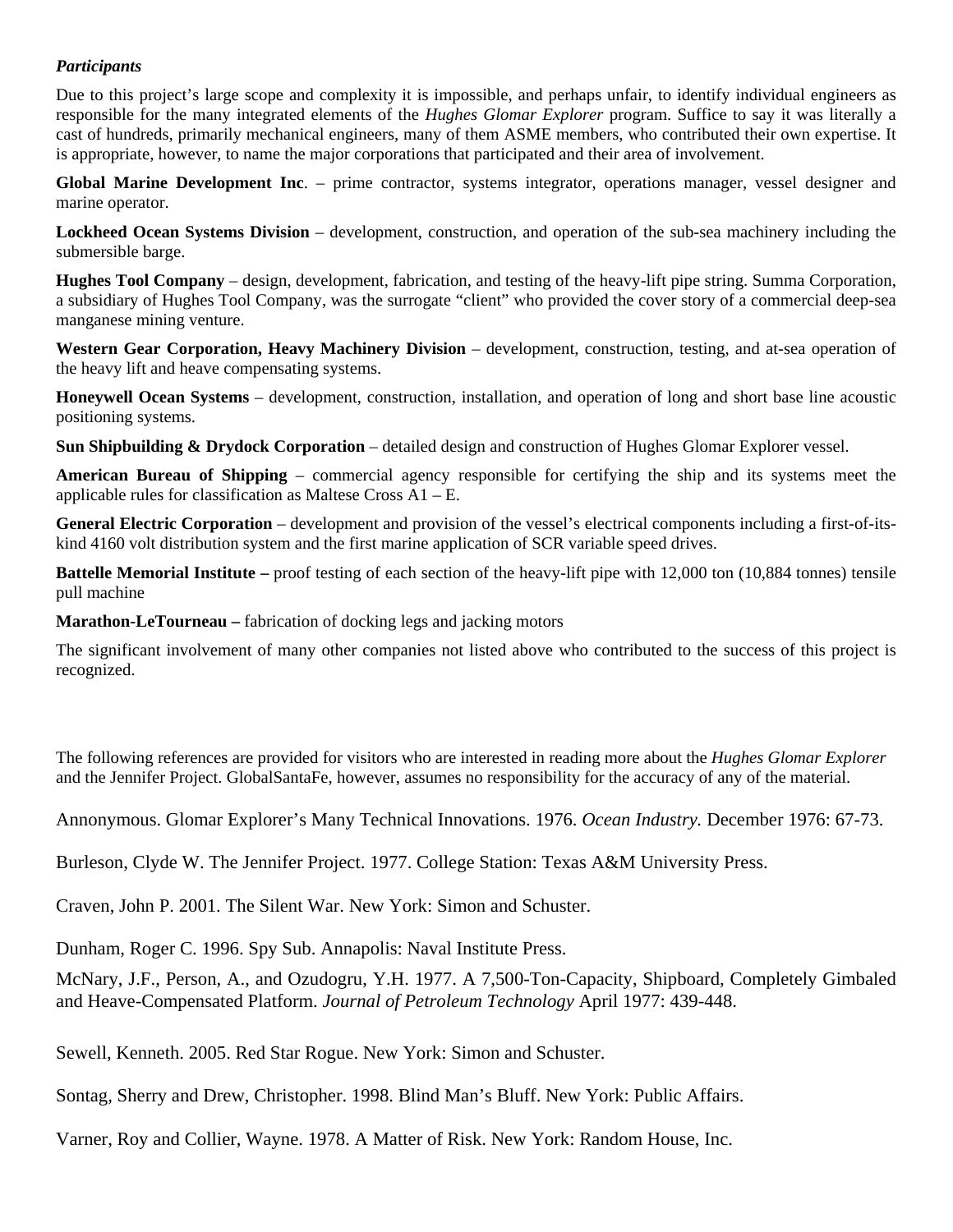**We wish to recognize Global Marine personnel who contributed to the design, construction, operation and support of the** *Hughes Glomar Explorer* **during the deep-sea salvage project***.* **Unfortunately, time has taken its toll on our personnel records. While every effort was made to compile a complete list, we are certain there are individuals who were inadvertently overlooked, and for that we apologize.** 

Terri Adamic Grant Allen Richard Allen Charles Alonjie Maynard Amundson Robert Arnall Carl Atherton John Bachino Jay Bamber Warren Bebow Maurice Belleville Julius Berczik Cindy Berry Alfred Bilang Barry Bird James Black Vance Bolding Don Borchardt Stephen Blanchard Leon Blurton Philip Blurton Charles Bozarth Sebe Bracey Harold Bradley Sonja Bridgeforth Cindy Brinkley Clarence Brown Donald Bull John Burford Charles Canby Chuck Cannon Carl Carlisle John Carpenter Philip Carpenter Richard Casse Dale Cheeseman Malcolm Clark Glenn Clemens Micky Cohen Eugene Coke James Cole Renee Comeau

Danny Constantino James Cooper Robert Cooper Curtis Crooke Laura Crouchet Henry Cuffle Jim Culp Malcolm Currie Bud Cusick James Cusick Tullio D'Angelo Vernon Davenport Jim Dean Don deBourguignon Bob Demichelle Joe Dickey Jack Delaney Tom Dixon Donald Douglas James Drahos Bill Druitt Amy Dubick Larry Eckhardt Nick Ellis Bruce Erickson John Evans Barbara Evenson Robert Falconer Arleen Feltman Jan Ford Harry Fraley Daniel Fuller Ralph Garside Joe Gates King Gibson Gene Gilmore Guy Glass Jerry Goodner John Grahm Reginald Greatbanks Tom Gresham Bedford Griggs

Joseph Guzzardi Gary Haddon Ray Haese Max Halebsky Taylor Hancock Kirk Hankins Phil Hardwick Kevin Hart Mike Hartt Bonnie Hess John Hicks James Higman Roger Hnat Robert Hogdon John Hollett Garvin Holt Ronald Howell Walter Hull C.W. Hurd John Hutchins Howard Imamura Joseph Imondi Paul Ito Michael Jefferis Preston Jobe Charlie Johnson Colleen Johnson Steve Johnson Walter Jones Howard Jones Skeet Jones Elmer Kaiser Micky Kahn John Kane Steve Kemp Dayton Knorr Leslie Koerner Thomas Koonings Larry Krueger Manfred Krutain John Kucera Robert Labarthe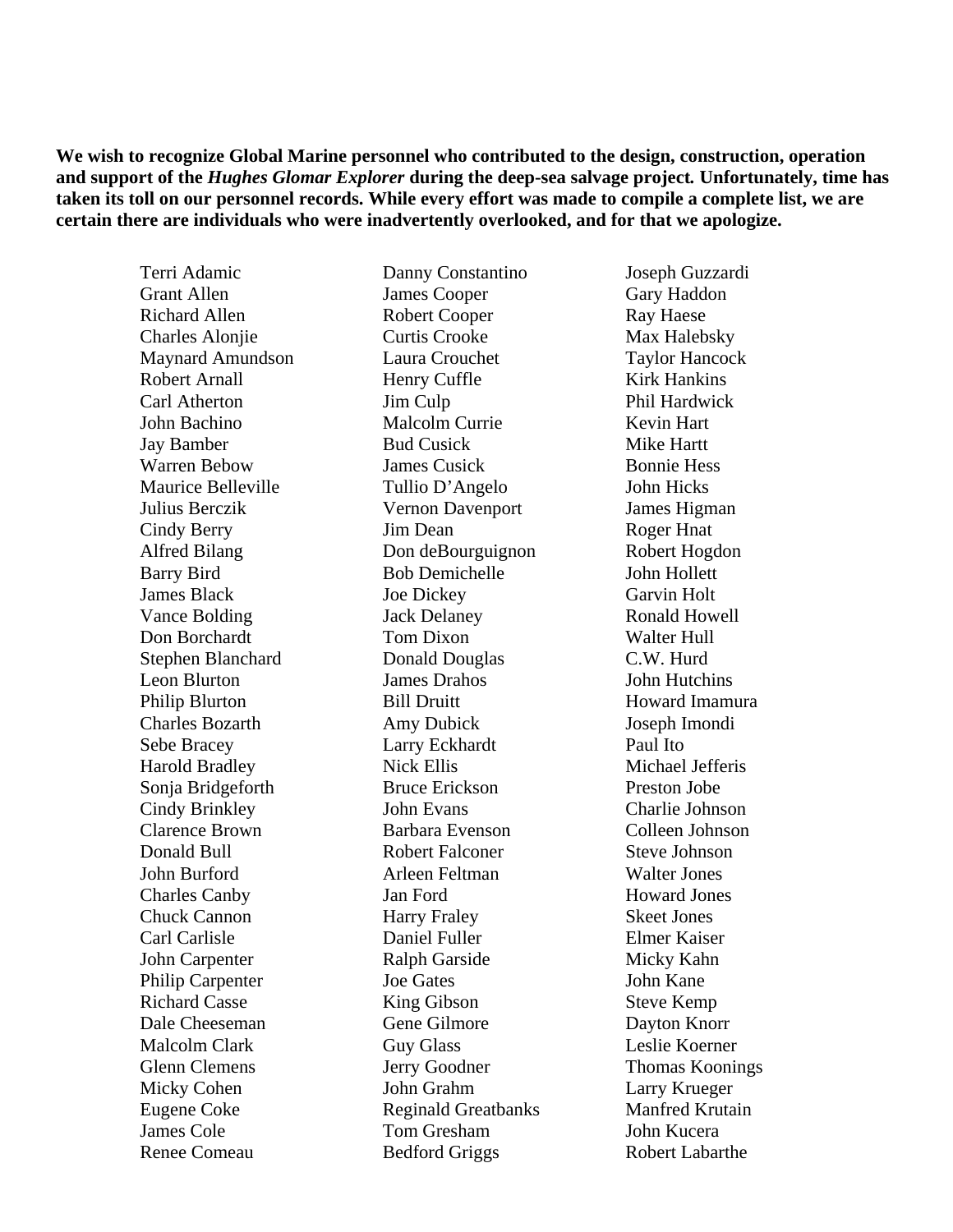Donna LaPorte Daniel Landsverk Barbara Lewis Ben Luttrell Lewis Madara Ed Madden Vincent Martelli Cornelius Martin Gil Mason Sharon McCain John McClure George McKee Russel McKinley Jim McNary Mike Meade Richard Meadows Richard Mee Cliff Melberg Eddie Merril Randy Michaelson Jim Miles Gaylan Million Joe Minton Cotton Moffett Scott Monson Stan Moon Therese Murphy Larry Myers Charles Newton Fred Newton Bobby Nichols Donald Oulette Ed Outen John Owens Yilmaz Ozadugru John Parker John Parsons David Pasho Jal Patell Wayne Pendleton Abe Person Luis Pettus James Phillips Thomas Phillips Jr. Eugene Prino Charles Prose Harold Ramsden Larry Randall Per Randrup Robert Reed Mike Reimers Fred Remington Clyde Reynolds Jeffery Robbins Chuck Robidart Adan Rodriguez George Rodts Jim Rogers John Salancy Jay Sanders Bill Schaper Steve Schneider Frederick Schubert William Schutt Lyle Seerey Ben Shimada Andy Shrock Charles Simons Douglas Simpson Richard Singer Richard Sink Harold Sinyard Bill Skipton Joe Slevin Archie Smith Sybil Smith Edward Smith Weston Smith Oran Spencer

Rae Spencer Knut Stang Maurice Star Edward Stevens William Stevens A. Stupp Jeanna Summers Bill Terry Tommy Thompson Russ Thornberg Cheryl Valanes Brad Van Hofwegen John Valentine Earl Vanderport Edward Voelker Jimmy Walker Bob Wallerstadt John Walsh Dave Walton Roger Warren Linda Webber Steven Welch Sherman Wetmore Bob Wheeler Don White Bill Wilbur Walt Willard Steve Williams Tom Williams Howard Winkle Richard Wolf Leland Zanteson Gail Zeleny Ed Zick Joyce Ziegler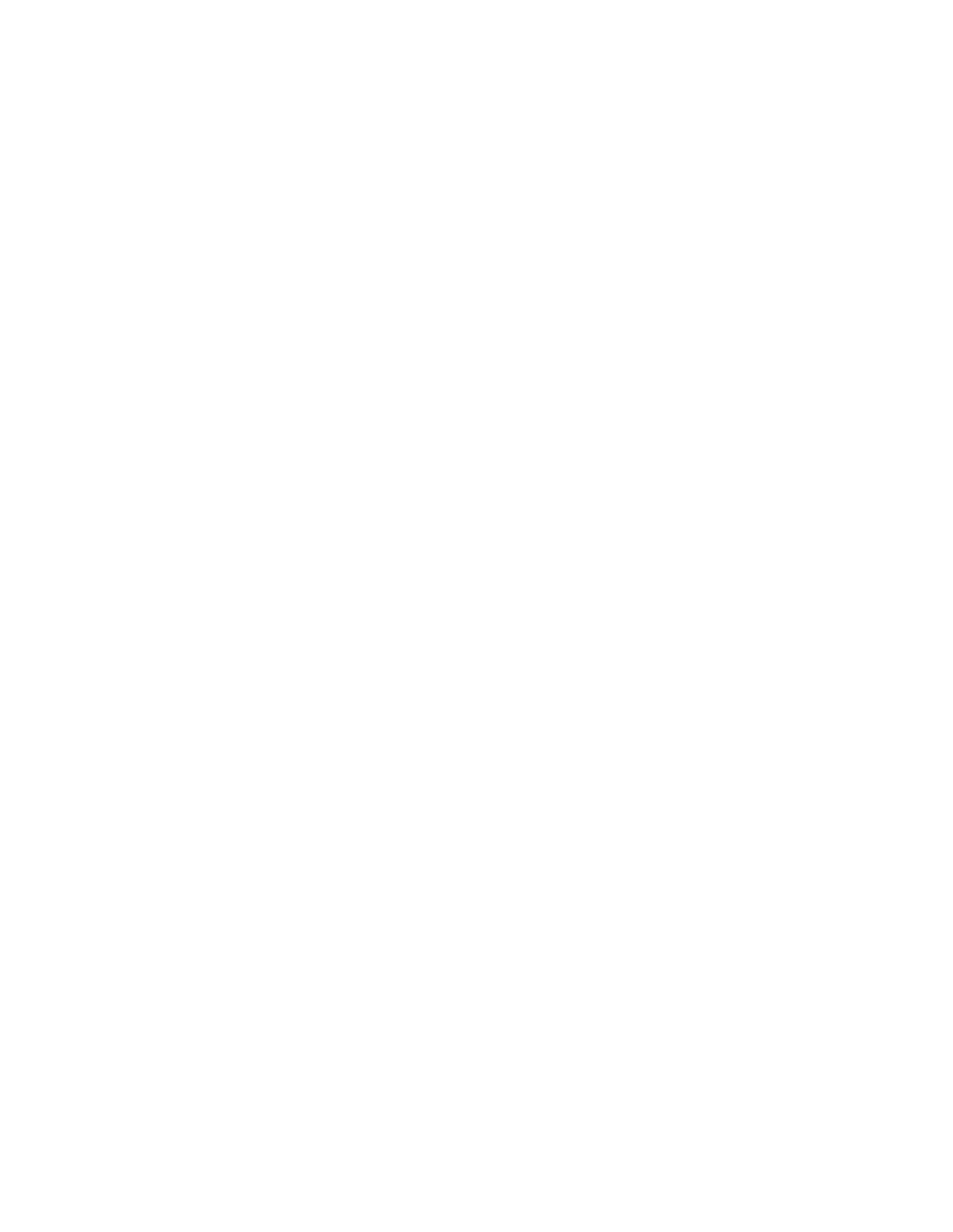#### **The History and Heritage Program of ASME**

**The ASME History and heritage Program began in September 1971. To implement and achieve its goals, ASME formed a History and Heritage Committee, comprised of mechanical engineers, historians of technology, and the Curator Emeritus of Mechanical and Civil Engineering at the Smithsonian Institution. The committee provides a public service by examining, noting, recording, and acknowledging mechanical engineering achievements of particular significance. The History and Heritage Committee is part of the ASME Council on Public Affairs and Board on Public Information. For further information, please contact Public Information, the American Society of Mechanical Engineers, Three Park Avenue, New York, NY 10016-5990, 212-591-7740, fax 212-591-8676.** 

**An ASME landmark represents a progressive step in the evolution of mechanical engineering. Site designations note an event or development of clear historical importance to mechanical engineers. Collections mark the contributions of several objects with special significance to the historical development of mechanical engineering.** 

**The ASME Mechanical Engineering Recognition Program illuminates our technological heritage and serves to encourage the preservation of the physical remains of historically important works. It provides an annotated roster for engineers, students, educators, historians, and travelers, and helps establish persistent reminders of where we have been and where we are going along the divergent paths of discovery.** 

*ASME International Board of Governors Terry E. Shoup, President Terry Shoup, President Virgil Carter, Executive Director* Gene E. Feigel, Past President **Gene** E. Feigel, Past President *Tom Loughlin, Deputy Executive Director Virgil Carter, Executive Director Elizabeth Barna, Executive Office William T. Cousins, Term 2004-2007* 

# *Institute Board James W. Coaker, Term 2005-2008 Joe Fowler, Board Member Ozden O. Ochoa, Term 2005-2008 Terry Lechinger, Board Member Victoria A. Rockwell 2006-2009 Denby Morrison, Board Member Chittaranjan Sahay 2006-2009 Edmund Seiders, Board Member Robert T. Simmons 2006-2009 George Wolfe, Board Member*

 *Dirk F. Dauw, Term 2004-2007 International Petroleum Technology Robert J. Simoneau, Term 2004-2007 Bobby Grimes, Chair Alma U. Martinez Fallon, Term 2005-2008* 

#### *International Petroleum Technology Institute Staff and Officers*

*Ken Paulson, Board Member* 

*Manny Mones, Director Lisa Elliott, Meetings Manager Amrah Goebel, Administrative Assistant, Meetings and Member Affairs Kim Miceli, Administrative Assistant, Meetings and New Media* 

#### *Petroleum Division Executive Committee ASME South Texas Section*

*Bill Eustes, Chairman Bill Eustes, Chairman Ryan Schmidt, Chairman Skipper Strong Greg Berry, Treasurer Charlie Burton Robert Bradshaw, Secretary Kenneth Bayne Kenneth Bayne Kenneth Bayne Heritage Chairman* 

*ASME History and Heritage Committee R. Michael Hunt, P.E., History and Heritage Chair Robert M. Vogel, Secretary John K. Brown William DeFotis Paul J. Torpey, Past President Diane Kaylor Maria Stennos, Staff Liaison* 

*Phil Collins John Bradford, Vice Chairman Don Wells Richard Boswell, P.E., History and Tom Kelly Glenn MacDonald, P.E., History and Heritage Vice-Chairman*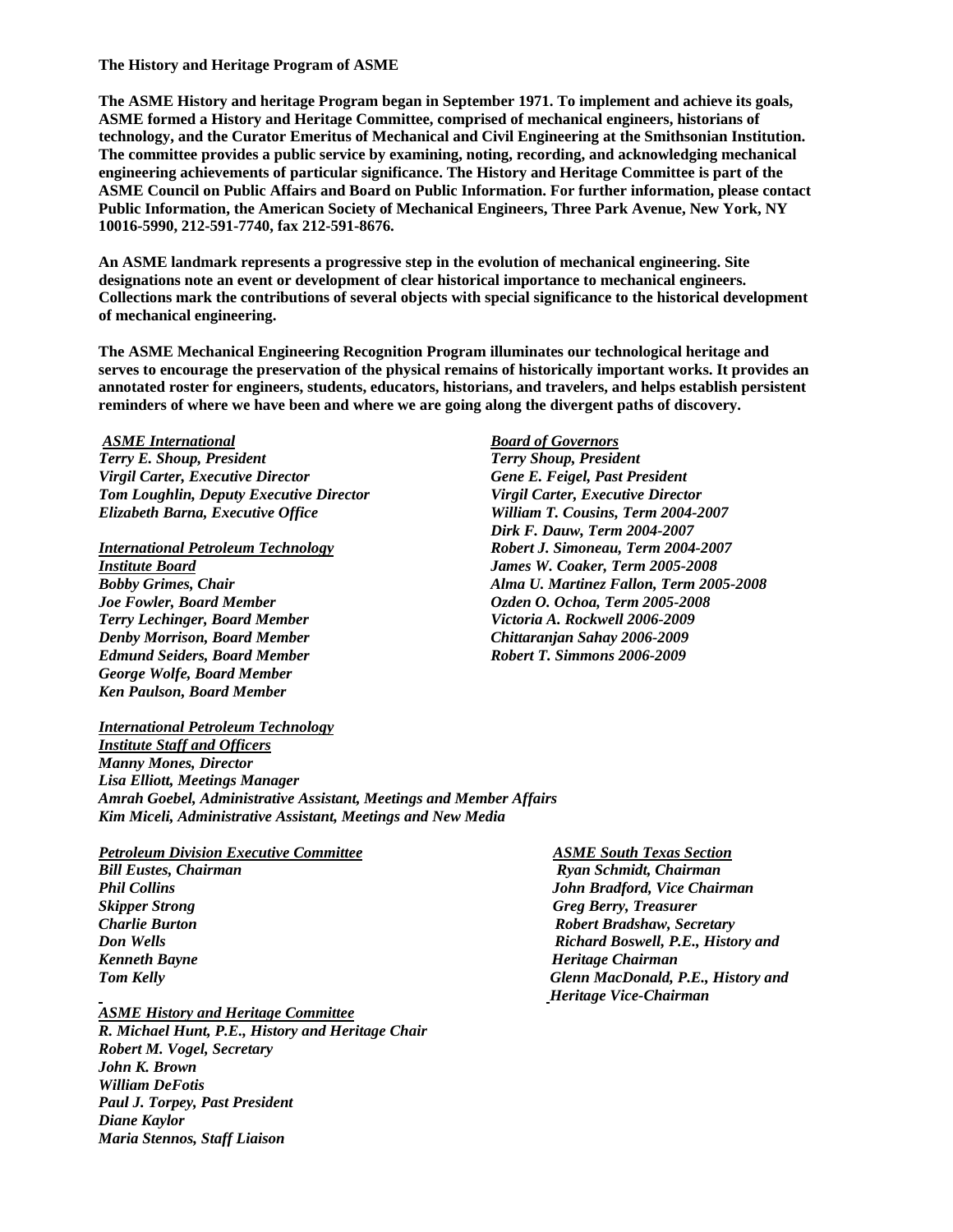**Acknowledgements** 

**ASME thanks all those who have contributed to the designation of the Hughes Glomar Explorer. Special thanks to Keith Thayer, past president of ASME 1997-1998, for nominating this landmark and Sherman Wetmore and Bruce Watson and the Staff of GlobalSantaFe.**